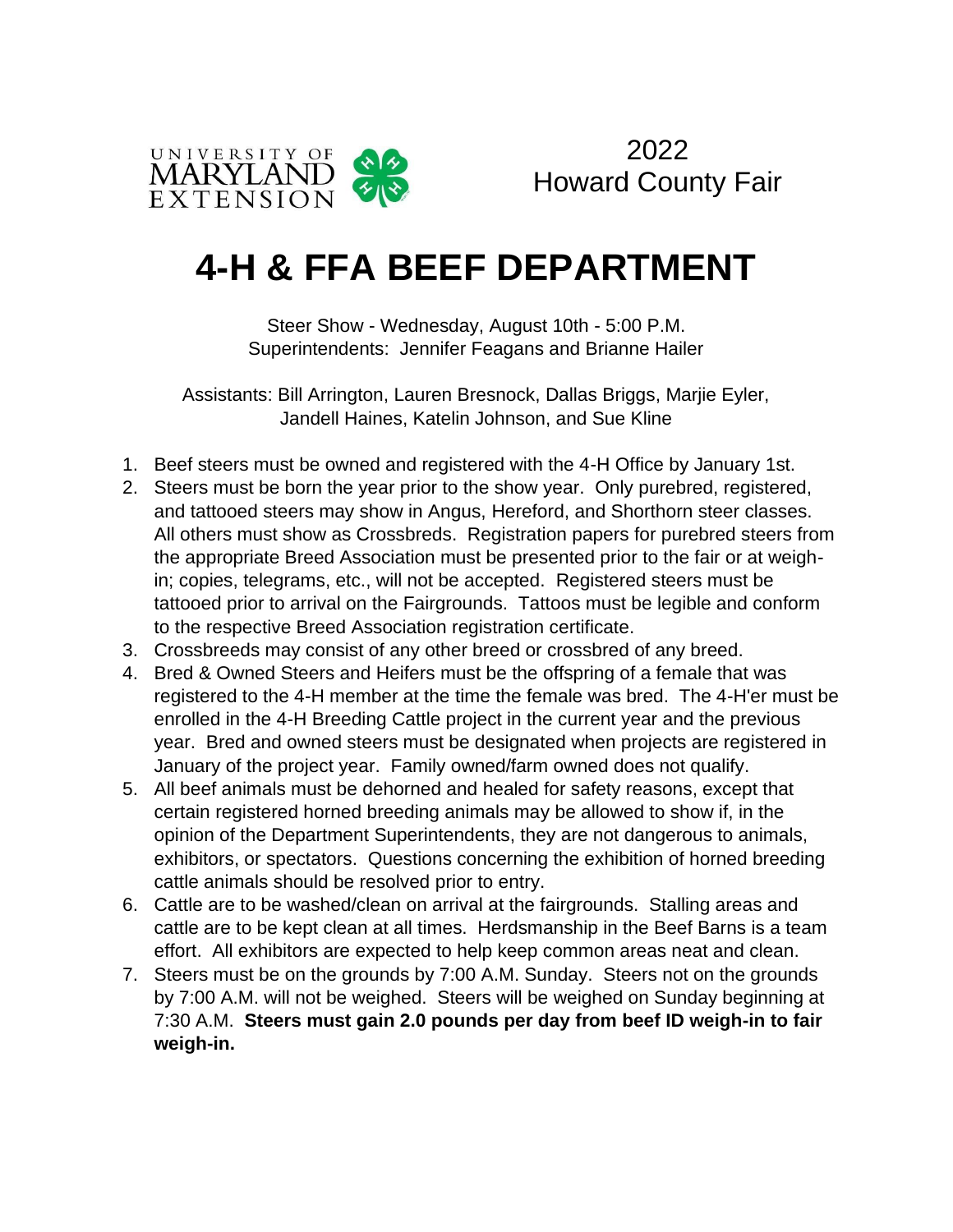## **4-H & FFA BEEF DEPARTMENT**

- 8. Market steers that do not make minimum Rate-of-Gain (2.0 pounds per day) will be eligible to exhibit only in the Market Exhibition class. Market Exhibition classes will be conducted at the start of the Market Steer Show. Steers in the Market Exhibition classes are not eligible to compete in Champion classes and are not eligible for the 4-H Livestock Sale.
- 9. Barn space will be assigned based on the number of animals exhibited to be indicated by beef exhibitors at Orientation Meeting. Stall dividers and/or tack areas will be permitted only if space allows. Neck ropes must be on all beef animals in the barns. 1 fan per 4 animals per family. Butt fans are not allowed! See specific guidelines under General Rules.
- 10. All 4-H/FFA Beef projects will be housed in the designated area.
- 11. Tan bark will be used to bed 4-H/FFA beef exhibits. Cost will be \$10.00 per head due by 10:00 A.M. Sunday (must be paid prior to conclusion of steer grading). Exhibitors' stalls must be cleaned as directed the last night of the Fair.
- 12. Any exhibitor using unethical practices in preparing animals for show shall forfeit the privilege of exhibiting and all premiums shall be forfeited. Breed association fitting rules will be in effect. The Maryland Code of Animal Science Ethics will be in effect.
- 13. Only family members or other Howard County 4-H/FFA members are allowed in the area where beef animals are being prepared for or lined up for the show.
- 14. The Breeding Show, Showmanship Contest and Steer Show will be UNFITTED. Breeding cattle and steers may be clipped, washed, and blown dry. NO REVIVE etc. Grooming products may not be used at any time prior to or during the show; grooming products may resume after the entire breeding or entire steer show. Fly spray may be used before or during the show with prior approval of the Beef Superintendents. To be approved, fly spray must be a commercially produced and marketed product in its original container.
- 15. Exhibitors may enter in only one Showmanship Division and may use either a steer or heifer registered to them for showmanship. The steer or heifer used for showmanship must be entered and exhibited in the 4-H & FFA Department. Showmanship classes will be judged on showmanship and knowledge. Animals must be clean.
- 16. Breed classes will be divided by weight at the discretion of the Superintendents.
- 17. Show Order 2022: Crossbred, Angus, Hereford, Shorthorn, and Dairy.
- 18. Showmanship classes will be divided into age groups at the discretion of the superintendents. The showmanship order will be oldest to youngest.
- 19. Rate of gain ties will be broken based the lowest starting weight.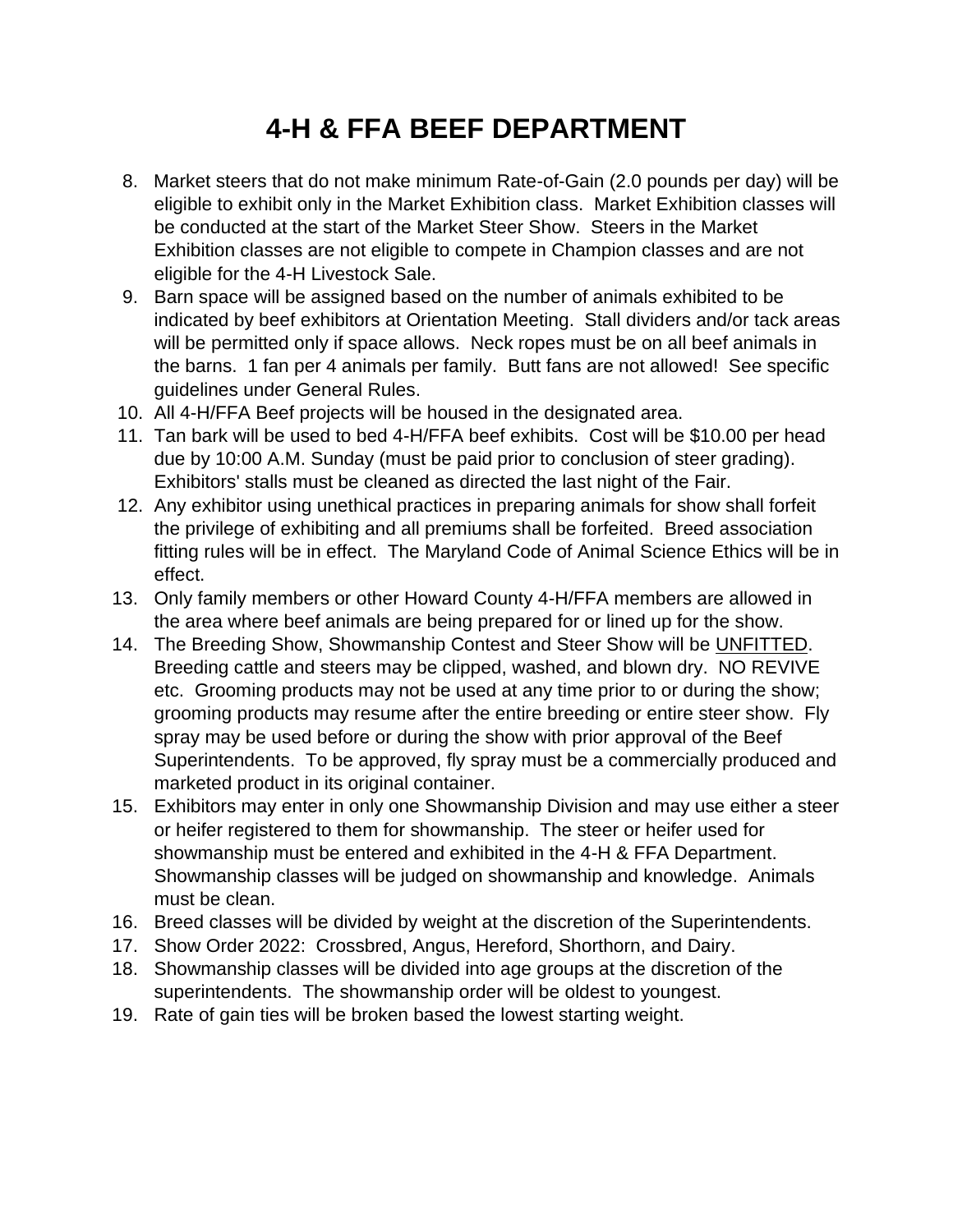### **4-H & FFA BEEF DEPARTMENT**

- 20. Exhibitors are not permitted to have help or assistance handling their animals in the show ring, unless a request for special needs consideration has been declared and properly documented as provided in the General Rules and Regulations for the 4-H & FFA Department. Size/age of the exhibitor is not a reason for consideration. All exhibitors who meet the qualifications for allowing assistance and plan to do so must give prior notification to the Superintendent.
- 21. Any beef exhibitor who loses control of their entry three times in a single appearance in the show ring (steer/heifer gets away three times in one class) will be required to remove the animal from the show ring for the safety of all animals, exhibitors, and spectators. The exhibitor will be awarded a premium for the class at the discretion of the Beef Superintendents.
- 22. Animals will be lined up for showmanship and steer show classes in an area designated by the 4-H Beef Superintendents. Unless otherwise directed by the Beef Superintendents, class winners (and second place animals, if appropriate) must return to the line-up area to await the championship drive, regardless of time, weather, or other conditions; exhibitors should plan accordingly. Exhibitors who are uncooperative with this rule risk being disqualified from competition.
- 23. Cattle must be in from tie-outs by 9:00 A.M. each morning or premiums will be forfeited. Tie out time is 8:30 P.M. Use straw for tie-out bedding and place waste in designated area.
- 24. All animals that compete in market or breeding classes MUST compete in the breed and overall champion drives. Failure to compete will eliminate the exhibitor from Howard County 4-H/FFA competition the following year and will result in forfeiture of all premiums and special awards in the current year.

**4-H Special Awards sponsored by:** Ann & Rob Moxley, Barbara & Scott Glenn & Family, Brittany Bowman, Dale & Jan Hough, Day View Acres, Farm & Home Service, Hidden Lane Farm, Howard County 4-H Beef Club, Howard County Farm Bureau, In Memory of Cody Porter, In Memory of Dale VanFossen, Kim Sullivan, Little Creek Polled Herefords, Marjie Eyler, Marjie Eyler & Sue Kline, Mark Moxley, Maryland Angus Association, Maryland Angus Womens Club, Maryland Polled Hereford Association, Maryland Shorthorn Association, Inc., Mike and Jandell Haines, Mr & Mrs David Bowman,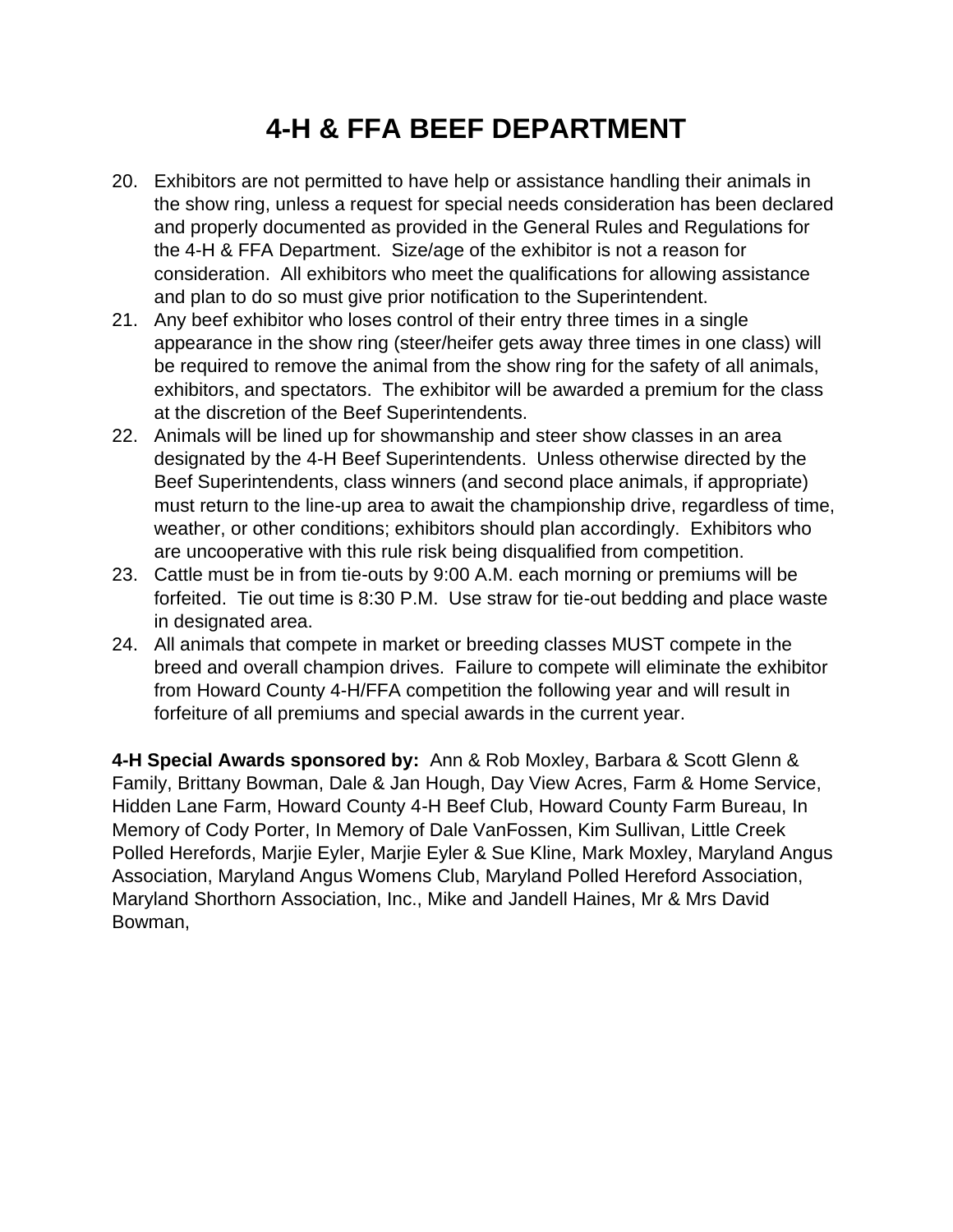#### **YL-A - 4-H & FFA BEEF STEERS**

Mr & Mrs Ollie Bennett, Mr & Mrs Larry Bresnock & Family, Southern States Mt Airy Coop, The Boswell Family, The Brendel Family, The Brueckmann Family, The Craumer Family, TLV Tree Farm, Triple B Angus and Triple Creek Farm

Premiums:

Classes 1-11 20 18 16 14 12 10 Rest of class Classes 12-16 RIBBON Classes 17 7 participation Classes 18-45 25 23 21 19 17 15 13 11 10 10 Class 47 25 23 21 19 17 15 13 11 9 7 6 5 4 3 2 Champion & Reserve of each breed RIBBON Grand & Reserve Champion Steer RIBBON & BANNER Grand Champion Bred & Owned RIBBON Reserve Grand Champion Bred & Owned RIBBON Breed Champions Bred & Owned RIBBON Grand Champion & Breed Champions Rate-of-Gain RIBBON

- 1-11. Showmanship Class
- 12. Champion Senior Showman
- 13. Champion Intermediate Showman
- 14. Champion Junior Showman
- 15. Champion 1<sup>st</sup> Year Showman
- 16. Grand Champion Showman
- 17. Market Exhibition Class
- 18-22.Angus Steers
- 23-24. Dairy Steers
- 25-29. Hereford Steers
- 30-34.Shorthorn Steers
- 35-40. Crossbred Steers
- 41-45.Bred & Owned Steers (by breed)
- 46. Rate-of-Gain 15 places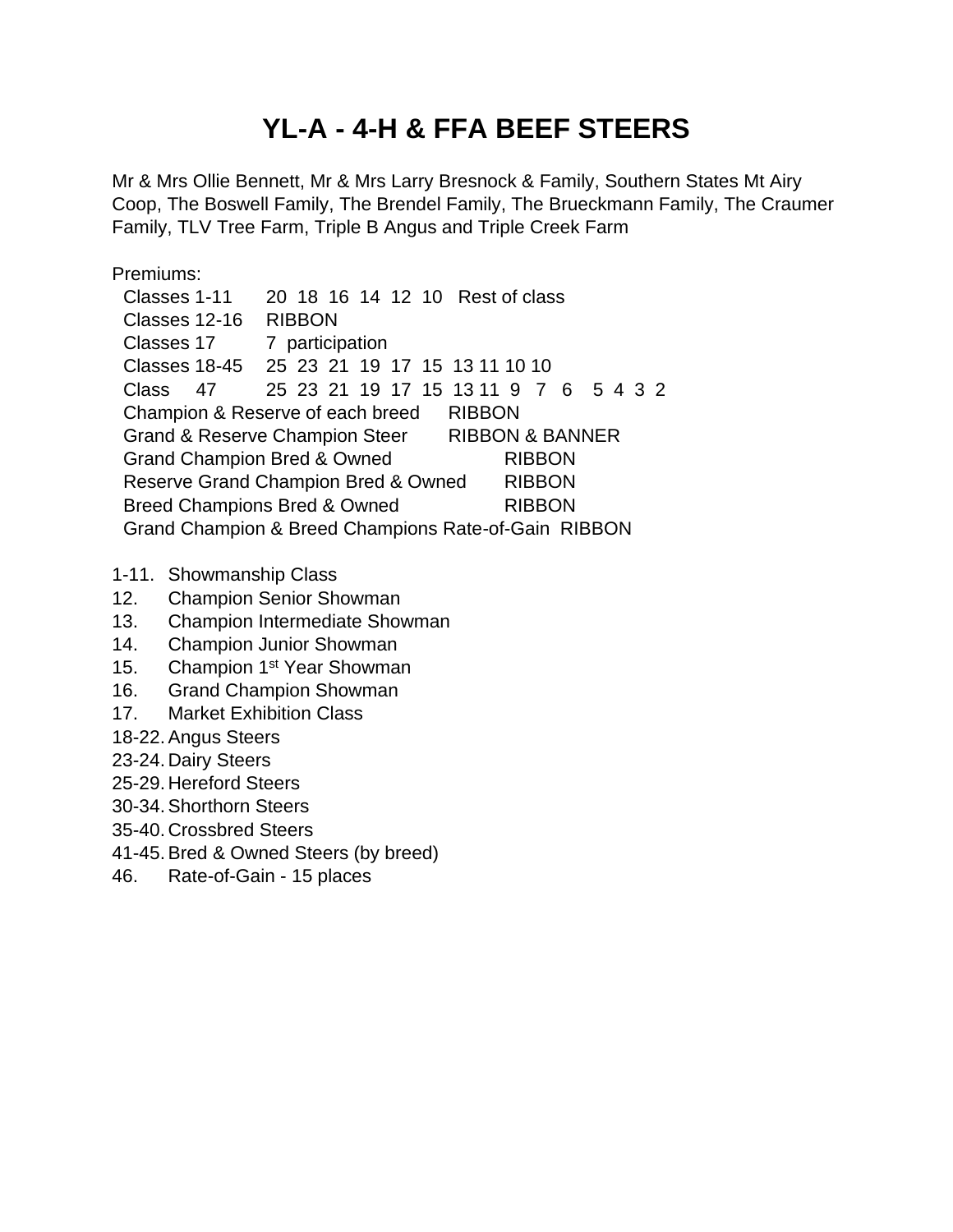### **YL-B - 4-H & FFA BEEF HEIFER**

Monday, August 8th - 8:30 A.M.

#### **DIVISIONS: 01 - ANGUS 02 - HEREFORD 03 - SHORTHORN 04 - OTHER REG BREED 05 - COMMERCIAL**

Premiums: Classes 1-4, 7-8, 11-12, 15-17, 20-21, 26 25 23 21 19 17 15 13 Per Division: Classes 5-6, 9-10, 13-14, 18-19, 22-25, 26-27 RIBBON

- 1. Registration papers from the appropriate Breed Association are required to show in Angus, Hereford, Shorthorn, or Other Registered Breed classes. Breeding animals must be the bonafide property of the exhibitor and must be solely owned and registered in the name of the exhibitor only by July 1. Commercial heifers are unrecorded crossbreds. Unregistered/unrecorded breeding animals may be shown in the Commercial Heifer Division provided they were registered with the county 4-H program by July 1st and tagged with an official 4-H Commercial Heifer tag.
- 2. **Commercial heifers must be entered using online system and pay tan bark fee. Commercial heifers will be shown by weight, not age; commercial heifers will be weighed at 7:30 A.M. on Sunday.**
- 3. Breeding Cattle must be on the grounds by 7:00 A.M. on Sunday. All registered breeding animals exhibited in 4-H must go through the chute for registration and tattoo check. Breeding animals will be checked in after steers are weighed. Registration papers from the appropriate Breed Association must be presented at check-in: copies, telegrams, etc. will not be accepted. Cattle must be tattooed prior to arrival on the Fairgrounds. Tattoos must be legible and conform to the respective Breed Association registration certificate.
- 4. All 4-H/FFA heifers shown must stay on exhibit the entire week. Cow/calf entries shown in the 4-H & FFA division will be released with Open Beef Cattle entries on Monday night at 9:00 P.M.
- 5. Cows entered in the cow/calf class will not compete for Champion Female.
- 6. In the cow/calf class, commercial animals are not permitted.
- 7. 4-H & FFA uniforms ARE required for the 4-H & FFA Beef Heifer Show.
- 8. Show order 2022: Other Breeds, Angus, Hereford, Commercial and Shorthorn.
- 9. Beef cattle exhibited in Open Class only may not be housed in the 4-H beef barns except at the discretion of the 4-H and Open Class Beef Superintendents.